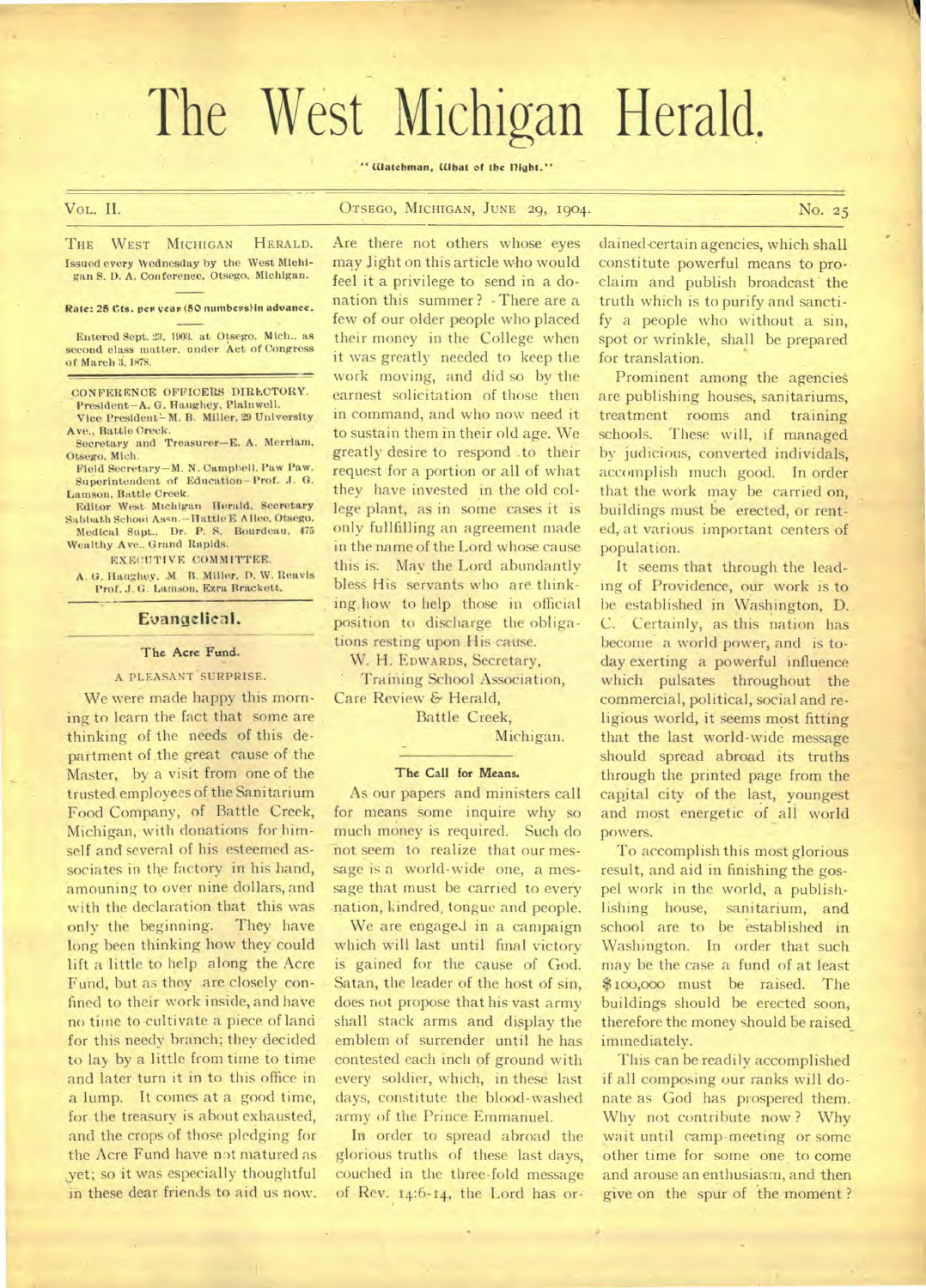Let us deliberately study the situation now, and give as we are capable, and as the circumstances demand.

 $\overline{2}$ 

Because we cannot give ten, one hundred or even one thousand dollars, do not conclude we can do nothing. Every dollar will aid. We should be thankful. that there are those who can and are willing to send smaller amounts. Remit either to your tract society or direct to the treasurer of the Ceneral Conference, 222 N. Capitol St., Washington, D. C. The brethren are ready to proceed with the work at Washington, so send in immediately.

### S. H. LANE.

# **And He Believed In The Lord.**

The above statement is God's testimony of Abraham, who believed that God was able to do just what he said, even though there seemed to be tremendous obstacles in the way. Though what the Lord told him was contrary to nature, and to all human appearances a tremendous problem for solution, he, nevertheless, accepted God's statement as truth, and as a result God made him a righteous man. And as we are told in the word of God that this statement, quoted as the heading, "was not written for, his sake alone,—but for us also,—if we believe on Him that raised up Jesus from the dead." Rom, 4:23, 24.

When, four years ago, the word of the Lord came to this people that the Lord had inaugurated a plan whereby our schools could be freed from debt, to many it seemed an almost impossible thing. There were many obstacles, and the plan itself seemed such a strange way to accomplish so mighty a task. Who would naturally have thought that hundreds of thousands of dollars could be raised by the selling of "Christ's Object Lessons?" But God said that it could and would be done; and every one who accepted this statement as the word of the Lord knows how remarkable

and wonderfully God demonstrated His truth.

The writer well remembers when the testimony was first read, what an impression it made upon his soul, and what a burden seemed to rest with it. God has said that not only was it to be done; that this book was to be sold for the relief of our schools, but that it was to be a TEST to the people of God, to see if they would be willing to deny themselves, and sacrifice for the work of God. Having Canaan in view as the objective point, and the personal presence of Jesus Christ as the goal of ambition, and righteousness by faith as the sole means of obtaining these blessed results, what could be done save to obey what the Lord had said ?

Immediately obeying the word of the Lord, though not having read scarcely any of the book at the time, the Lord opened wonderful doors and avenues whereby the book could be sold. Angels of God did certainly go with and before the work to prepare the way. People were met in offices, in stores, in factories, in warehouses, on the street, in the roads, \_on the side walks, in the street cars, on the steam cars, in churches, in the homes, and in every other place where access could be obtained. Scores and hundreds of the books found their way into the homes of the people, as well as into the hands of ministers. No less than eight or nine ministers advertised the book before thousands of people on Sunday and other evenings, recommending it as highly as any of our own brethren could do, as well as doing all in their power to circulate. it. Scores of names were given among their best people to purchase it, and one minister, of his own accord, secured a horse and buggy, and drove us around from house to house among his parishioners, and waited without to care for the horse while we entered the' homes to sell the book.

Then the Lord said that this

book would be a blessing in the homes of the people, would convert sinners, and heal backsliders. What joy it brought to the soul to see the tears run down the faces while the precious truths contained in that most blessed volume were read to them. Angels indeed did accompany the truths of that blessed book.

Then the Lord said that this book would be the means of uniting the churches in love and fellowship. What a blessed pleasure it was to the writer one day to see brethren and sisters who had been estranged from each other for more than a score of years in the same church, lay aside all-differences and estrangement, and heartily unite as one in carrying out the plan of God. What a joy it was to see them greet each other as brethren and sisters in the Lord, and manifest a spirit of love and co-operation that almost surprised themselves. But this is what God said it would do; and it was even so. Blessed be God for His precious word.

And how truly has the fourfold promise been fulfilled,—a blessing to the people who have received the book, a blessing to the church that has sold the book, a blessing to the worker who has sold the\_ book, a blessing to the school that has received the money to relieve the indebtedness. Never has there come a greater blessing into the life and experience of the writer than was received while selling the scores and many hundreds of these books.

May. God help us one and all to do our part as has been indicated, that the reproach may be rolled away from the people of God, and we be found like Abraham to be friends of God, because we obey His voice and keep His charge. "And he believed in the Lord; and He counted it to him for righteousness," "and he was called the friend \_ of God." Gen. 15:6; James 2:23.

G.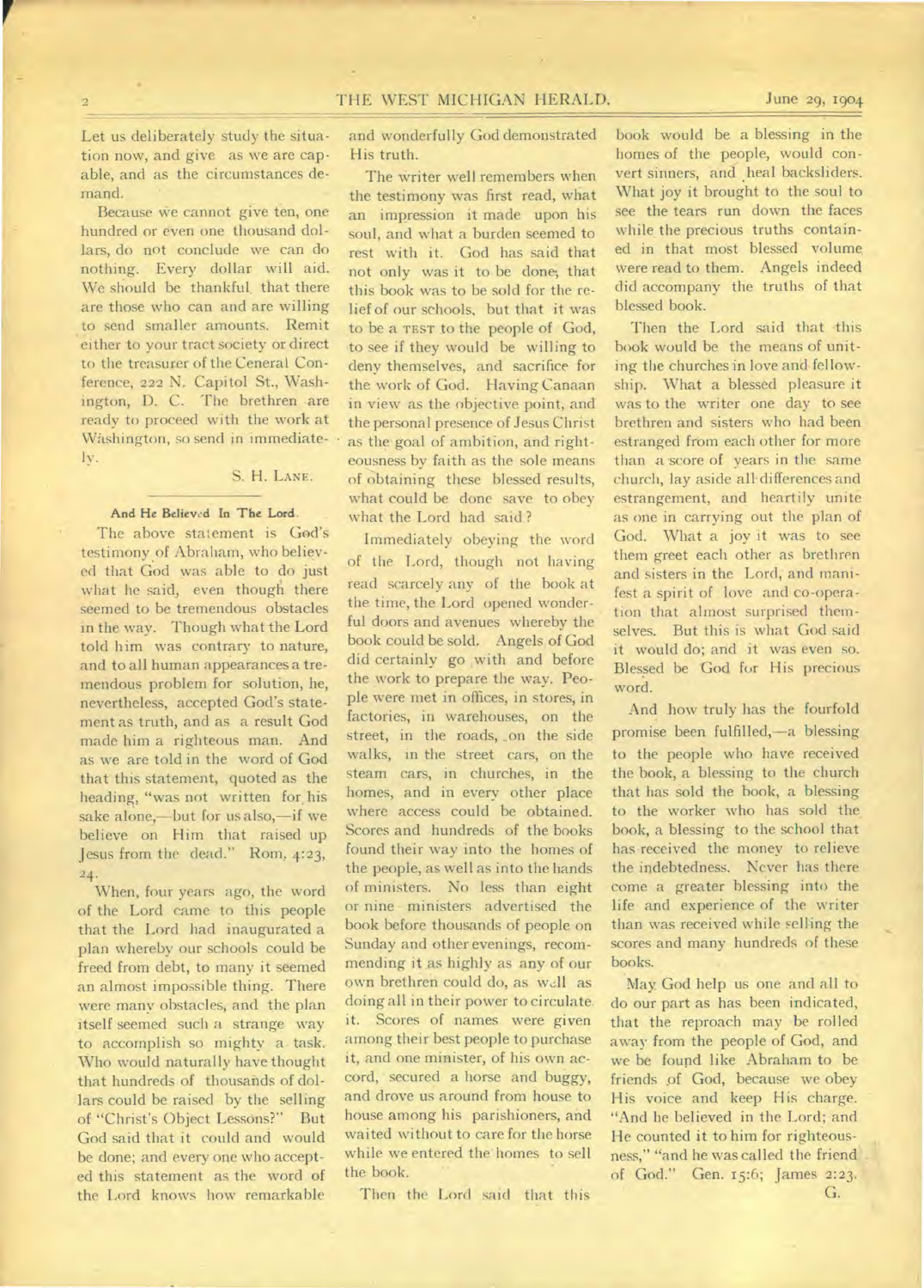# June 29, 1904. • THE WEST MICHIGAN HERALD.

# **Dews From the Field.**

### Battle **Creek** Church School.

Friday, June 3, marked the close of the church school at Battle Creek, after a very successful year of school.

The entire enrollment for the year, counting no name twice, was two hundred fourteen, and the average attendance was in the neighborhood of one hundred sixty, the average membership being about one hundred seventy -five.

Four teachers besides the principal, and five since the first of February, have been employed in giving instruction to the first eight grades. Prof. W. E. Cornell kindly gave the school four months drill in penmanship, and there was a marked improvement in the handwriting of those grades in which the instruction was given. Miss Mary Lamson devoted some time to tutor work for classes above the eighth grade, and until January the principal carried the work of one grade.

Four persons received normal instruction, and actual drill in first grade work under the competent guidance of Mrs. Flora Williams, formerly model teacher in the Keene Academy.

As a result of the Bible work by the teachers, the revival in January, and faithful work since, over fifty of the children became members of the church during the year.

So well pleased has the church been with the work of the teachers that they have all been asked to remain for another year, and some of them have signified their intention to do so.

During the year a fine new brick veneer building has been erected at a cost of about \$6,000, and considerable over half of this has already been paid. This large sum of money with the running expenses of the school and the many other calls has made a hard pull on the church, but the brethren are of good courage, and all the demands will be met.

The deficiency in the teachers' fund is now less than \$ too.00 and next Sabbath will doubtless see that all cleared away.

As principal of the school during the year just passed, I cannot refrain from expressing my appreciation of the unfailing loyalty of my co-workers. There has not come across our work during the year the slightest shadow of variance, and the credit of the year's work I gladly accord them.

I have never before taught a school where so little criticism of the teachers has reached my ears, where the necessary cases of disciplining reported to the principal were so few, and where the managing school committee gave so kind consideration to the desires of the teacherS. To the Lord we give all the praise.

J. G. LAMSON.

# **Grand Rapids.**

Since last writing the Lord has been with us. We feel greatly encouraged in our work as we realize that angels of God have gone ahead and prepared the way before us.

One of my readers who is persuaded of the truth of the Sabbath has recently moved to Ann Arbor; Mich., and another' one who did not wish any more readings last winter has sent for me and has now commenced observing the Sabbath.

One lady who attended the series of meetings held here this winter invited a number of her friends and I have a very interesting study with them weekly. Hope soon, with the Lord's help, to have good results.

Last week I visited a lady whom I had never met before. She said from a child she desired to be a Christian, but circumstances and influences were all against her. After reading Matt. 24 with her, she realized how near the end is, and said, "This is very startling to one who has not had any Bible knowledge." I told her I did not show it to her simply to startle her, but because it is a reality which

we must all soon face, and the question is are we prepared for it ? She said "I'm afraid I am not." "Well you would like to be ?" She said "Yes I would." Then I read to her, "I have blotled out, as a thick cloud, thy transgressions, and as a cloud thy sins; return unto me for I have redeemed thee." Isa. 44:22, and in Cor. 5:1g, God was in Christ reconciling the world unto himself, not imputing their trespasses unto them. She wept as she saw the great love of God for she said, "I supposed all the time that my sins were just piling up high against me." We knelt together and she accepted Christ as her Savior, and desires further studies. I do praise the Lord for experiences such as this.

I also visited the Salvation Army Rescue home on South Division<br>street. The matron and I had The matron and I had worked together years ago in the army, but I found she had left that day for England. I met another lady who had charge there and had a study with her, and she is also desirous of further help and light.

Our other two workers have had some precious experiences also. Perhaps you will' hear from them soon. We feel and know that the Lord is with us. Praise ye the Lord.

### ELIZABETH MCHUGH.

### **Bangor.**

We have our tent nicely located in the central part of the village of Bangor, Mich., and opened our meetings on Thursday evening, June 16. We were delayed several days waiting for lumber and seating from Tekonsha.

We have a good attendance and an excellent interest is manifested thus far, and we believe the Lord will bless our labors here. One minister is already deeply interested, and is• attending the meetings regularly and taking hold with us. He is a man of good standing in this place.

We are of good courage in the Lord, and wish to be remembered in prayer by our brethren. The class organized here last winter is prospering, and all are firm and faithful. We have a good Sabbathschool and Sabbath services.

> R. C. HORTON, JACOB HOFSTRA.